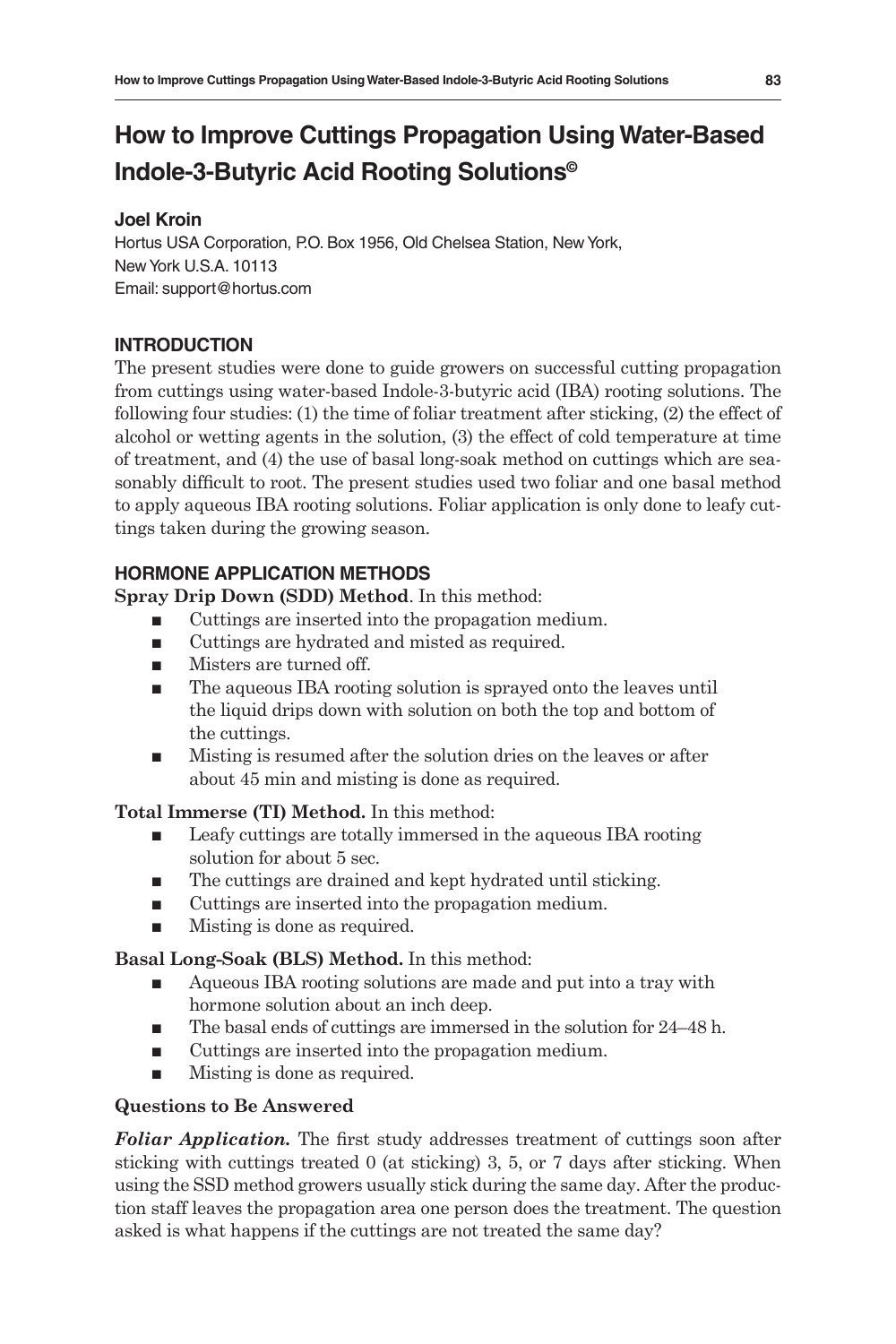*Total Immerse Method***.** The second study addresses the inclusion of alcohol or wetting agent in the hormone solution. Two questions are addressed: (1) What happens to the cuttings, using the SSD method, if the IBA rooting solution is made with alcohol and does the alcohol cause toxicity? (2) What happens to the cuttings, using the SSD method, if the aqueous IBA solution includes a wetting agent and does the cutting better absorb the solution?

*Basal Long-Soak Method.* The third study addresses treatment of cuttings at cold (45  $\degree$ F) compared to warm (78  $\degree$ F) temperatures. The question asked is what happens when propagation, using the SSD method, is done in a cold versus warm propagation area?

**Foliar Versus Basal Long-Soak Application with Difficult-to-Root Cuttings.** The fourth study addresses treatment of cuttings with an aqueous IBA solution (at a moderate concentration) using TI method compared to a low concentration BLS- treatment method. The question asked is can cuttings be successfully rooted at a time of the year when they are normally considered difficult to root? Can cuttings which are difficult to root by other methods be better treated?

## **RESEARCH STUDIES**

**Trial 1.** This study compares foliar treatment of cuttings at time of sticking (Day 1) with a one-time treatment at either 3, 5, or 7 days after sticking.

Foliar applied aqueous IBA rooting solutions are used to propagate annual, perennial, and woody leafy cuttings during the growing season. Growers often stick cuttings and foliar treat in sequence. Scheduling may require treatment done at a later time. The current study compared untreated (control) cuttings with treated cuttings using a single aqueous IBA rooting solution treatment at time of sticking (Day 1), versus Day 3, Day 5, or Day 7 after sticking.

*Plant Material and Dates.* Plant cuttings: *Begonia ludicra* "red wing"; leafy cuttings from actively growing plants; dates: 21 July–21 Aug. 2010 (duration 31 days).

*Hormone Treatment***.** The aqueous IBA rooting solution used Hortus IBA Water Soluble Salts (Hortus USA. Source: Hummert International, 800-325-3055) dissolved in water to make a rooting solution at 100 ppm IBA.

## *Procedure.*

- All cuttings were inserted into the propagation medium at the same time to eliminate sticking time solely being responsible for treatment effect.
- Foliar-treated cuttings had aqueous IBA rooting solutions applied by the SDD method.

Treatments included the following: untreated control cuttings, Day 0 (at time cuttings are inserted into the propagation medium), Day 3, Day 5, and Day 7.

*Comparative Trials.* Dr. Fred Davies performed plant physiology studies on *Ficus pumila* that included foliar application of aqueous IBA rooting solutions at time of sticking and a few days later. Studies included the plant physiology. Dr. Davies' results, as shown on the attached chart, are consistent with the present study. (Davies, 1978; Davies and Joiner, 1980; Davies et al., 1982; Davies, 1984).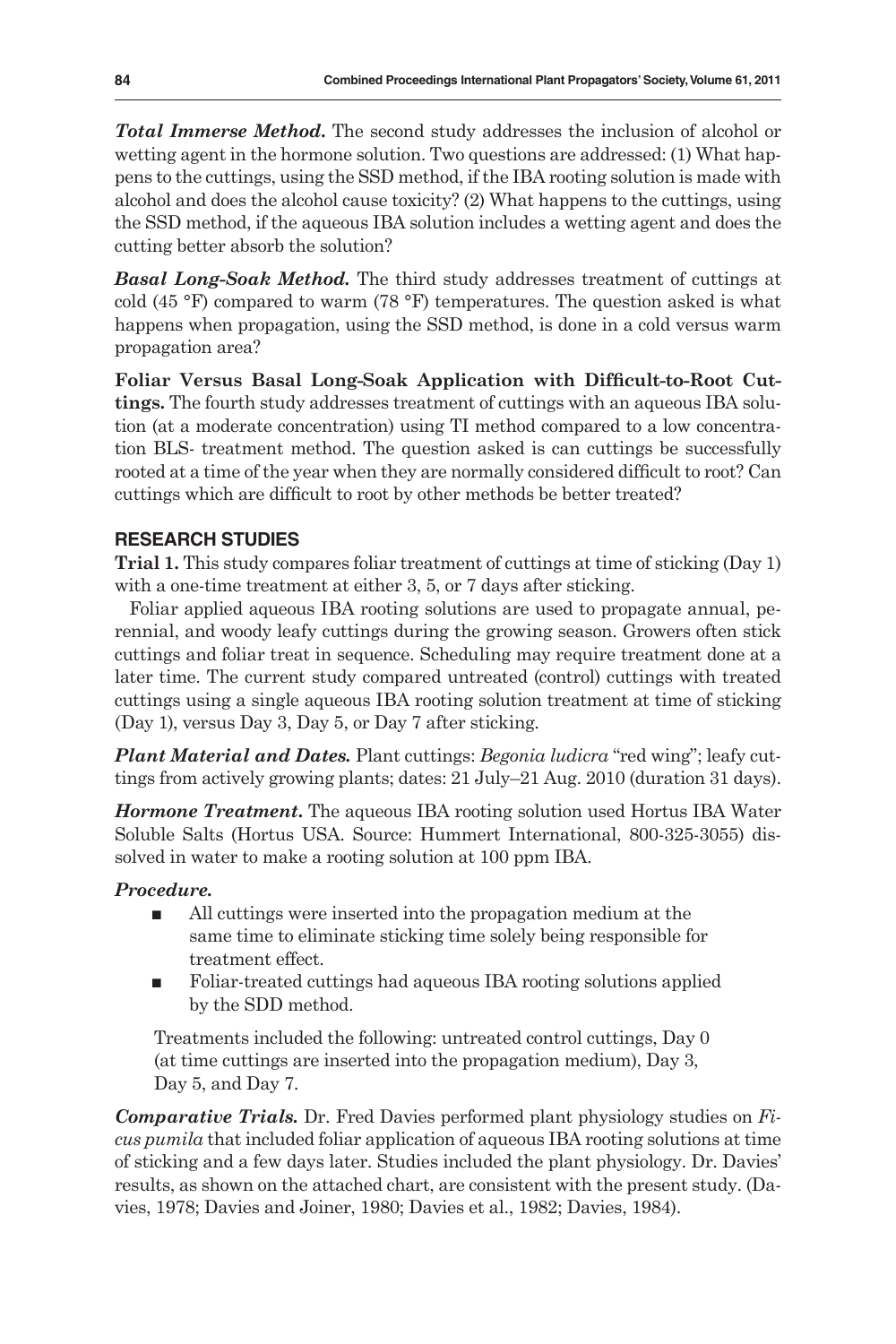**Observations.** In this study, and prior studies, foliar applied aqueous IBA rooting solutions were useful for the propagation of leafy cuttings during the growing season. Results from the aqueous IBA foliar treatment applied at time of sticking or later days is shown in Tables 1 and 2.

- In this study all foliar-treated cuttings had the highest number of roots and greater root mass compared with untreated control cuttings.
- Cuttings foliar treated near the time of sticking produced better rooting compared with untreated control cuttings.
- Rooting was diminished for cuttings foliar treated on the 3rd day after sticking but slightly increased on cuttings foliar treated on the 5th or 7th day.

**Table 1**. Foliar-applied IBA rooting solutions used to propagate plants from cuttings as affected by treating once at time of sticking, at 3, 5, or 7 days after sticking (duration 31 days).

| Group<br>treatment      | Roots/cutting<br>$(\text{avg. no.})$ | Root quality | Leaf observation                 | Results                                                                                                                                                             |
|-------------------------|--------------------------------------|--------------|----------------------------------|---------------------------------------------------------------------------------------------------------------------------------------------------------------------|
|                         |                                      |              | Untreated cuttings               |                                                                                                                                                                     |
| Untreated<br>control    | 18.9                                 | Good         | New leaf shoots                  | Lower number of roots<br>formed compared to all<br>foliar treated cuttings                                                                                          |
|                         |                                      |              | Time of foliar treating cuttings |                                                                                                                                                                     |
| At time<br>of sticking  | $27.2*$                              | Good         | New leaf shoots                  | Highest number of<br>roots and root mass                                                                                                                            |
| Day 3 after<br>sticking | $20.7*$                              | Thin         |                                  | Lowest number of roots<br>and root mass                                                                                                                             |
| Day 5 after<br>sticking | $22.0*$                              | Thin         |                                  | Lower number of roots<br>and lower root mass<br>compared with cuttings<br>foliar treated at time<br>of sticking. Higher<br>number of roots and<br>greater root mass |
| Day 7 after             |                                      |              | Original leaf loss.              | compared with day 3                                                                                                                                                 |
| sticking                | $22.1*$                              | Thin         | No leaf shoots.                  | foliar treated cuttings.                                                                                                                                            |

\*Treated cutting groups had higher number of roots and greater root mass compared with un-treated control cuttings.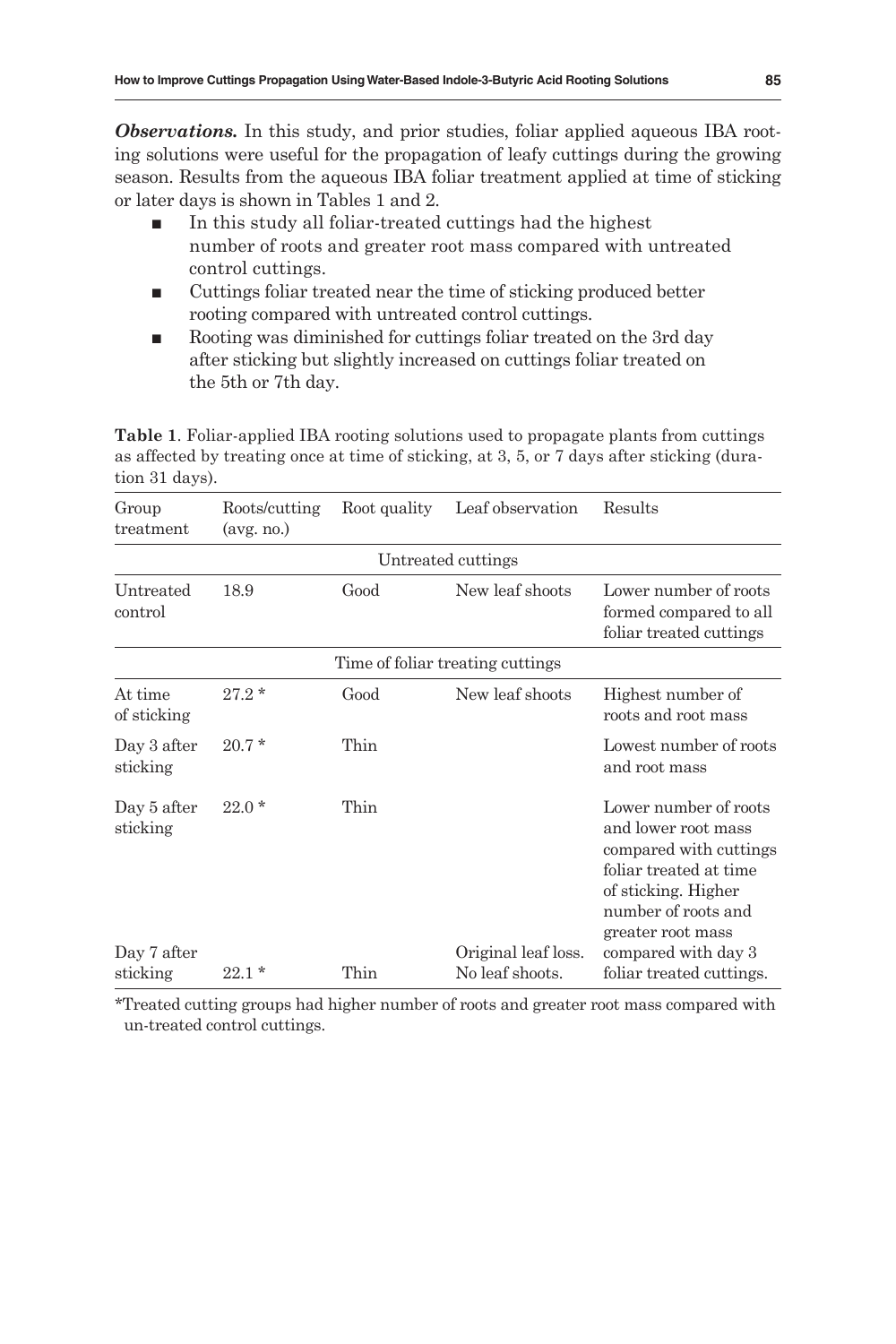|                                 |                           | Begonia diera (present study)<br>At 100ppm IBA | Juvenile at 1000 ppm IBA         |                |                           | Mature at 3000 ppm IBA |                |
|---------------------------------|---------------------------|------------------------------------------------|----------------------------------|----------------|---------------------------|------------------------|----------------|
| Foliar<br>Day                   | roots/cutting<br>Avg. no. | Root quality                                   | Roots/cutting                    |                | Day foliar                | cutting<br>Roots/      |                |
| Treated                         |                           | (Day 31)                                       | (avg, no.)                       | Root quality** | treated                   | (avg, no.)             | Root quality** |
|                                 |                           |                                                | Untreated cuttings               |                |                           |                        |                |
| 18.9<br>Untreated control       |                           | Good                                           | 0.8                              | Poor           | Untreated control         | 1.5                    | Poor           |
|                                 |                           |                                                | Time of foliar treating cuttings |                |                           |                        |                |
| 27.2<br>At sticking             |                           | Good                                           | 11.9                             | Good           | At sticking               | 13.3                   | Good           |
| 20.7<br>Day 3 after<br>sticking |                           | Poor                                           | 9.5                              | Good           | Day 3 after<br>sticking   | 13.1                   | Good           |
| 22.0<br>Day 5 after<br>sticking |                           | Poor                                           |                                  | Good           | Day 9 after<br>sticking   | 8.6                    | Good           |
| 22.1<br>Day 7 after<br>sticking |                           | Poor                                           | 10.3                             | Good           | Day 15 after<br>sticking* | 2.7                    | Poor           |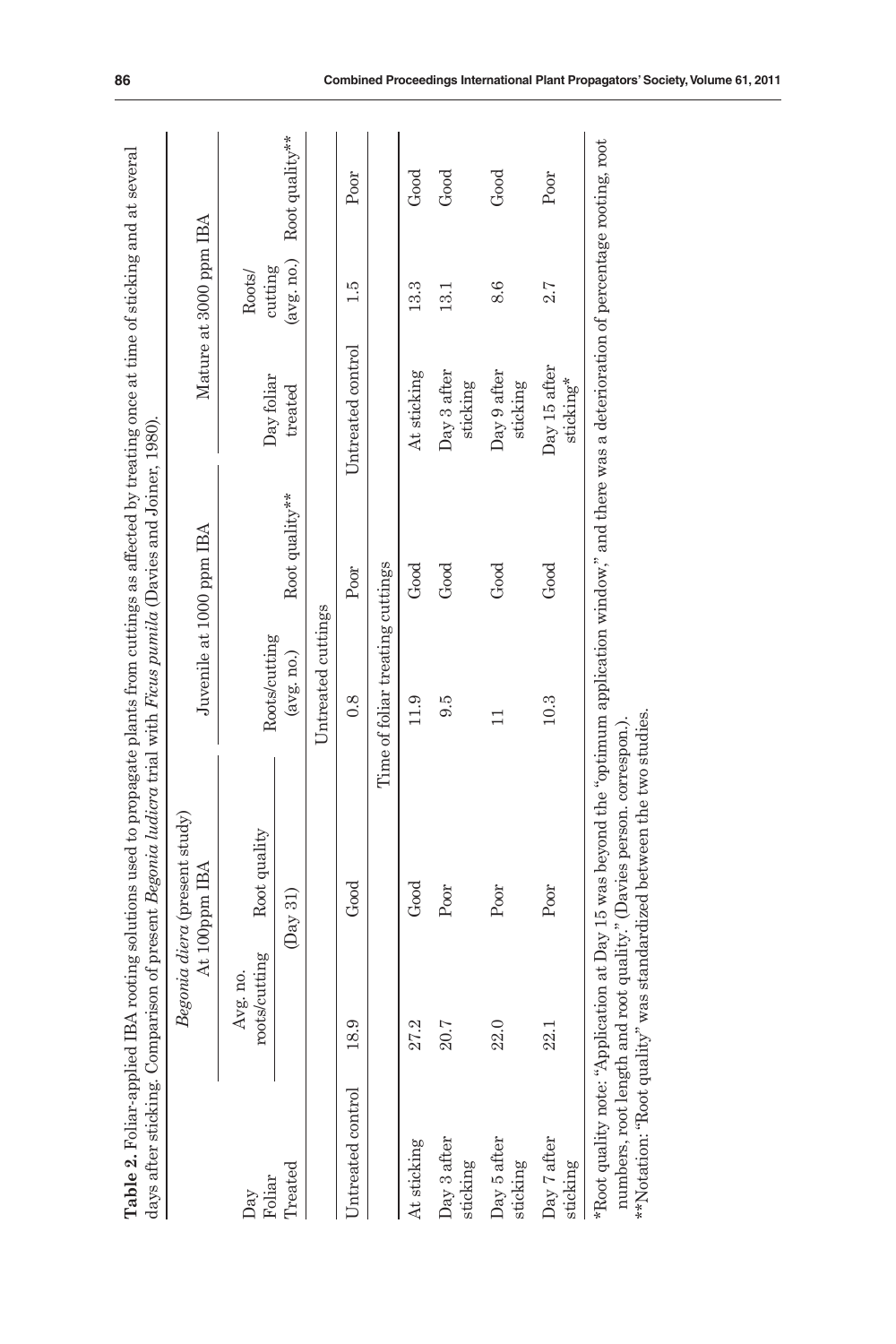**Trial 2.** The current study compared untreated control cuttings with foliar-treated cuttings using aqueous IBA rooting solution (IBA dissolved in water only), aqueous IBA rooting solution (IBA dissolved in water only) with a wetting agent added, or IBA rooting solution with 20% isopropyl alcohol content.

*Plant Material and Dates. Ficus benjamina*. Leafy cuttings from the growing season. Dates: 9 Feb–3 March 2011 (duration: 22 days).

### *Procedure***.**

- All cuttings were inserted into the propagation medium.
- Foliar-treated cuttings had IBA rooting solutions applied by the SDD method as per group. (One-time foliar treated by the SDD method.)
- All cuttings had leaves water rinsed at 1-w h after treatment; this was done to assure there was no residual effect of the rooting solution remaining on the leaves.
- **Trial groups:** 
	- Untreated control cuttings.
	- Rooting solution at 300 ppm IBA. Aqueous IBA rooting solution with wetting agent (Gordon's spreader sticker at  $\frac{1}{2}$  tsp per 5 gal).
	- IBA rooting solution with 20% isopropyl alcohol content (rooting solution at 300 ppm IBA dissolved in water was used to make a rooting solution and adjusted to 20% isopropyl alcohol).

*Results.* Results from IBA foliar treatment applied with and without wetting agent or alcohol (Table 3, Fig. 1)

In this study cuttings foliar treated with aqueous IBA rooting solutions with wetting agent had similar root formation compared with cuttings treated without the wetting agent.

In this study cuttings foliar treated with IBA rooting solution containing 20% alcohol had high death compared will all other trials. The small percent of rooted cuttings had low root numbers and mass.

Likely alcohol dehydrated the plant cells, thereby causing cutting death.



**Figure 1.** Effect of water wetting agent and alcohol on root initiation.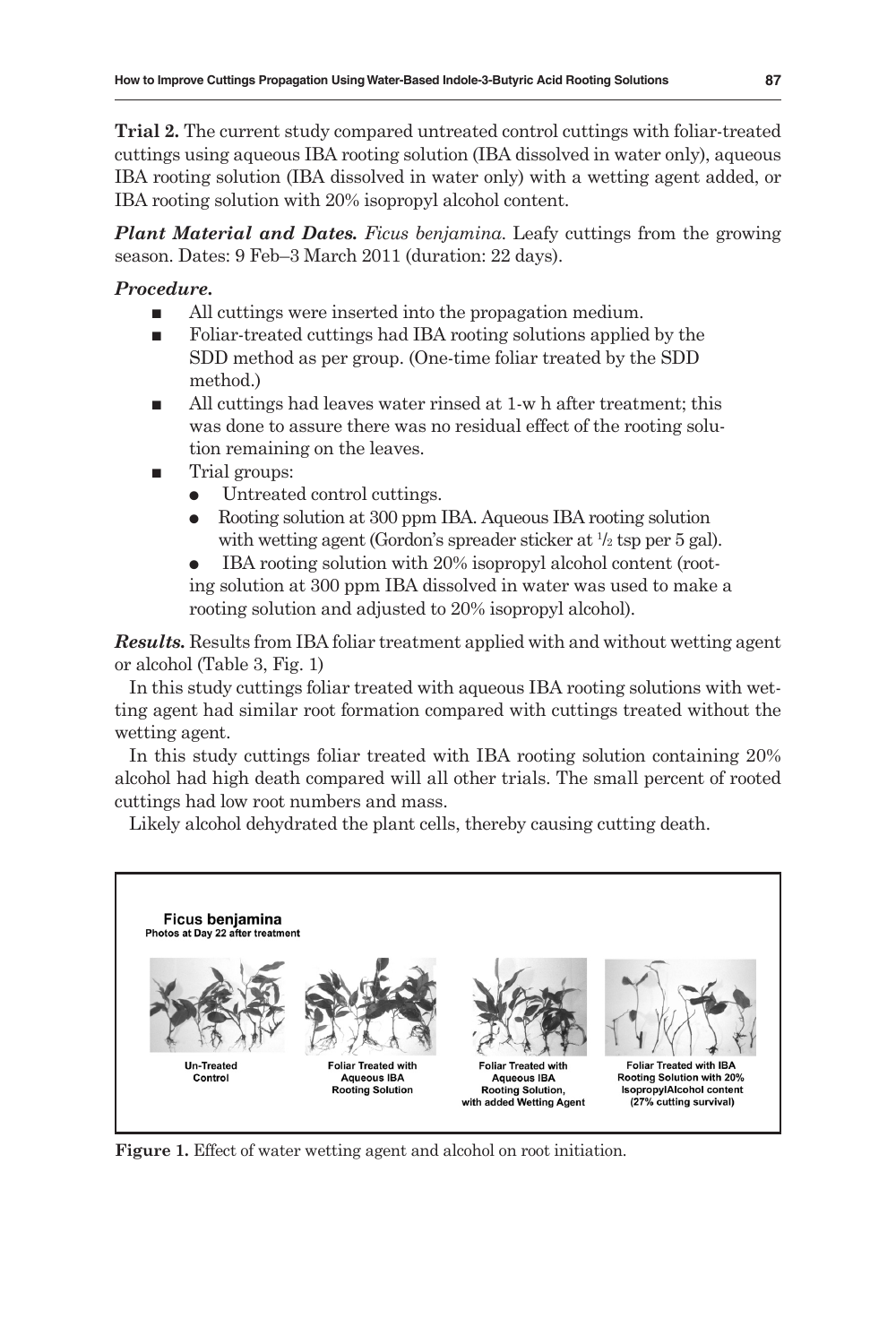| Treatment                                                       | Rooting<br>$(\%)$ | roots/<br>cutting<br>$(\text{avg. no.})$ | Roots on<br>rooted<br>cuttings<br>$(\text{avg}$ , no.) | Root<br>quality | Leaf<br>observation                            | Results                                                                                                              |
|-----------------------------------------------------------------|-------------------|------------------------------------------|--------------------------------------------------------|-----------------|------------------------------------------------|----------------------------------------------------------------------------------------------------------------------|
|                                                                 |                   |                                          | Untreated cuttings                                     |                 |                                                |                                                                                                                      |
| Untreated<br>control                                            | 100               | 7.6                                      | 7.6                                                    | Good            | New leaf<br>shoots                             | Lower number<br>of roots formed<br>compared to<br>water and water<br>with wetting<br>agent foliar<br>treated cutting |
|                                                                 |                   |                                          | Foliar treated cuttings                                |                 |                                                |                                                                                                                      |
| Aqueous<br><b>IBA</b> rooting<br>solution<br>(water only)       | 100               | 9.4                                      | 9.4                                                    | Good            | New leaf<br>shoots                             | Highest number<br>of roots and<br>greater root<br>mass                                                               |
| Aqueous<br><b>IBA</b> rooting<br>solution with<br>wetting agent | 100               | 8.9                                      | 8.9                                                    | Good            | New leaf<br>shoots                             | Similar to an<br>aqueous IBA<br>rooting solution<br>(water only)                                                     |
| <b>IBA</b> Rooting<br>solution with<br>20% alcohol<br>content   | 27                | 0.5                                      | 2.0                                                    | Thin            | Most leaves<br>lost and<br>cutting<br>fatality | Lowest number<br>of roots and<br>lower root mass                                                                     |

**Table 3.** Foliar applied IBA rooting solutions used to propagate plants from cuttings as affected by using an aqueous solution (water as solute only), an aqueous solution with wetting agent, or solution with 20% alcohol content (duration 22 days).

**Trial 3.** This study compares foliar treatment of cuttings at 78 °F (nominal "room temperature") with treatment at  $45$  °F ("cold temperature"). Cuttings are sometimes put into cold storage before sticking or may be propagated in cold winter houses and greenhouses. Cuttings shipped from off-shore plantations are also refrigerated in transit. The current study compared untreated control cuttings kept at nominal room temperature (78 °F) with cuttings kept and foliar treated at (78 °F) or at 45 °F.

*Plant Material and Dates.* Plant material: New Guinea impatiens *Impatiens* New Guinea Group (unnamed cultivar), leafy cuttings in the growing season; dates: 27 April–16 May 2011 (duration: 20 days).

*Procedure*. The aqueous IBA rooting solution used Hortus IBA Water Soluble Salts dissolved in water to make a rooting solution at 100 ppm IBA.

 All cuttings were put into cold storage at 45 °F for 24 h. This was done to ensure cold temperature at time of treatment was the solely limiting factor.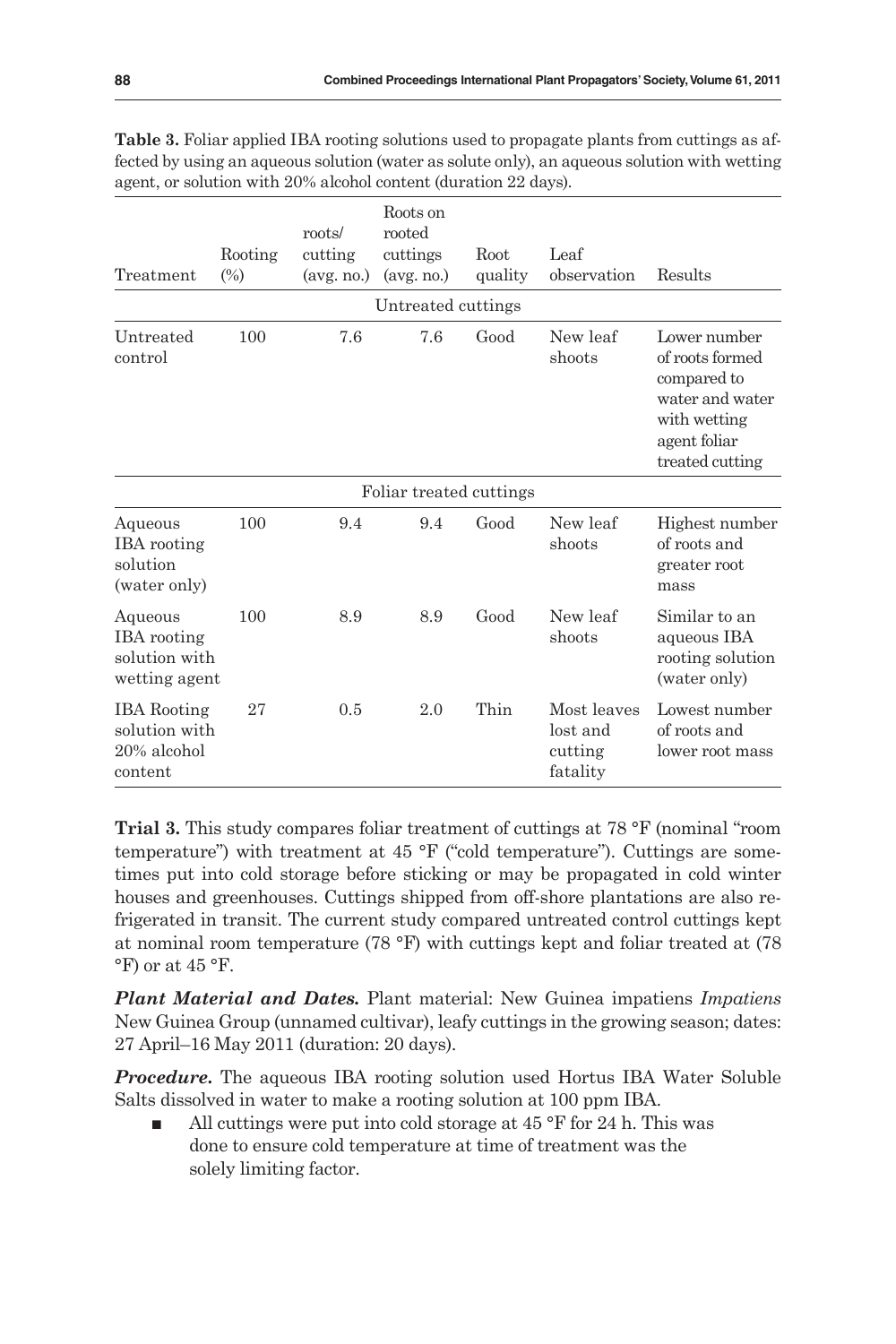- All cuttings were inserted into the propagation medium.
- After 24 h cuttings lots used as untreated control cuttings and those to be foliar treated at 78 °F were brought up to 78 °F.
- Foliar-treated cuttings had one-time aqueous IBA rooting solutions applied by the SDD method.
- Trial groups:
	- Untreated control cuttings (cuttings kept at 78 °F).
	- Cuttings foliar treated at 78  $\rm{^{\circ}F}$  had solutions applied at 78  $\rm{^{\circ}F}$ .
	- Cuttings foliar treated at 45 °F had solutions applied at 45 °F. Cuttings were kept at  $45^{\circ}$ F for an additional 1- $\frac{1}{2}$ h, and then brought to 78 °F.
	- $\bullet$  At approximately1- $\frac{1}{2}$  h after treatment all lots had leaves water rinsed at 78 °F. This was done to assure there was no residual effect of the solution remaining on the leaves.

*Results.* Aqueous IBA foliar treatment applied at warm or cold temperatures (Table 4) (Fig. 2).

In the warm temperature at time of treatment study (cuttings foliar treated at 78 °F) had the highest number of roots and root mass when compared with untreated cuttings. They had much higher survival rates compared with cuttings treated at 45 ° F.

In the cold temperature at time of treatment study cuttings had substantial death. Surviving cuttings had low root formation compared with untreated and 78 °F-treated cuttings.



**Figure 2.** Effects of aqueous IBA foliar treatment applied at warm or cold temperatures on *Impatiens* New Guinea Group (unnamed cultivar).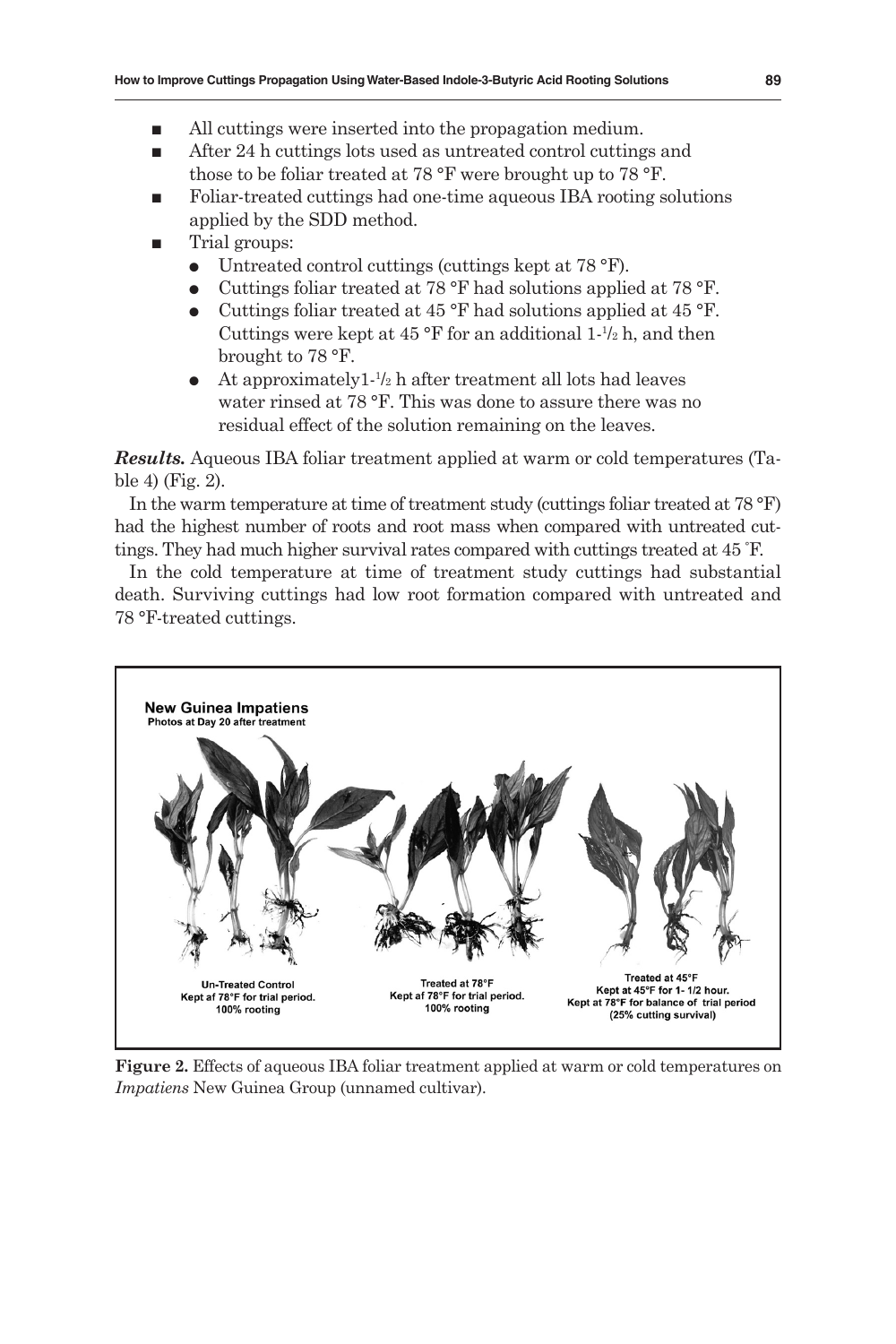| Treatment                                  | Rooting<br>$(\%)$ | Roots/<br>cutting<br>(avg.<br>no.) | Roots on<br>rooted<br>cuttings<br>(avg. no.) | Root<br>quality | Leaf<br>observation Results                   |                                                                             |
|--------------------------------------------|-------------------|------------------------------------|----------------------------------------------|-----------------|-----------------------------------------------|-----------------------------------------------------------------------------|
| Untreated cuttings                         |                   |                                    |                                              |                 |                                               |                                                                             |
| Untreated<br>control                       | 100               | 12.5                               | 12.5                                         | Good            | New leaf<br>shoots                            | Lower<br>number of<br>roots formed<br>compared<br>to 78.8 °F<br>treatments. |
| Foliar treated cuttings                    |                   |                                    |                                              |                 |                                               |                                                                             |
| Treat at<br>78.8 °F                        | 100               | 24.1                               | 24.1                                         | Good            | New leaf<br>shoots                            | Highest<br>number of<br>roots and<br>greater root<br>mass                   |
| Treat at<br>$45.5\text{ }^{\circ}\text{F}$ | 25                | 2.4                                | 10.6                                         | Poor            | Most leaves<br>lost or<br>cutting<br>fatality | Lowest<br>number of<br>roots and<br>lower root<br>mass                      |

| Table 4. Foliar applied IBA rooting solutions used to propagate plants from cut- |  |
|----------------------------------------------------------------------------------|--|
| tings as affected by treating at 78 $\rm{P}F$ or 45 $\rm{P}F$ (Day 20).          |  |

**Trial 4.** This study compares springtime propagation of *Buxus sinica* (a difficult time to root) by the BLS method with the foliar TI method.

Successful cutting propagation often requires overcoming seasonal variation in rooting. This trial compared the TI and BLS methods on the rooting of cuttings. The current study used cuttings of *B. sinca* from the prior season growth taken in May.

*Plant Material and Dates.* Plant material: *B. sinica* 'Nana' leafy cuttings from the previous season growth, taken in North Carolina in May 2011. Dates: 20 May– 22 July 2011 (duration: 63 days).

*Procedure.* The aqueous IBA rooting solution used Hortus IBA Water Soluble Salts dissolved in water to make a rooting solution at stated rates.

#### *Trial Groups.*

- Untreated control cuttings inserted in propagation medium.
- The TI method:
	- Cuttings immersed in the rooting solution (500 ppm IBA) for 5 sec.
	- Cuttings inserted in propagation medium after treatment.
- The BLS method:
	- Immerse cutting basal end 1 in. in the rooting solution (100) ppm IBA) for 24 h.
	- Cuttings inserted in propagation medium after treatment.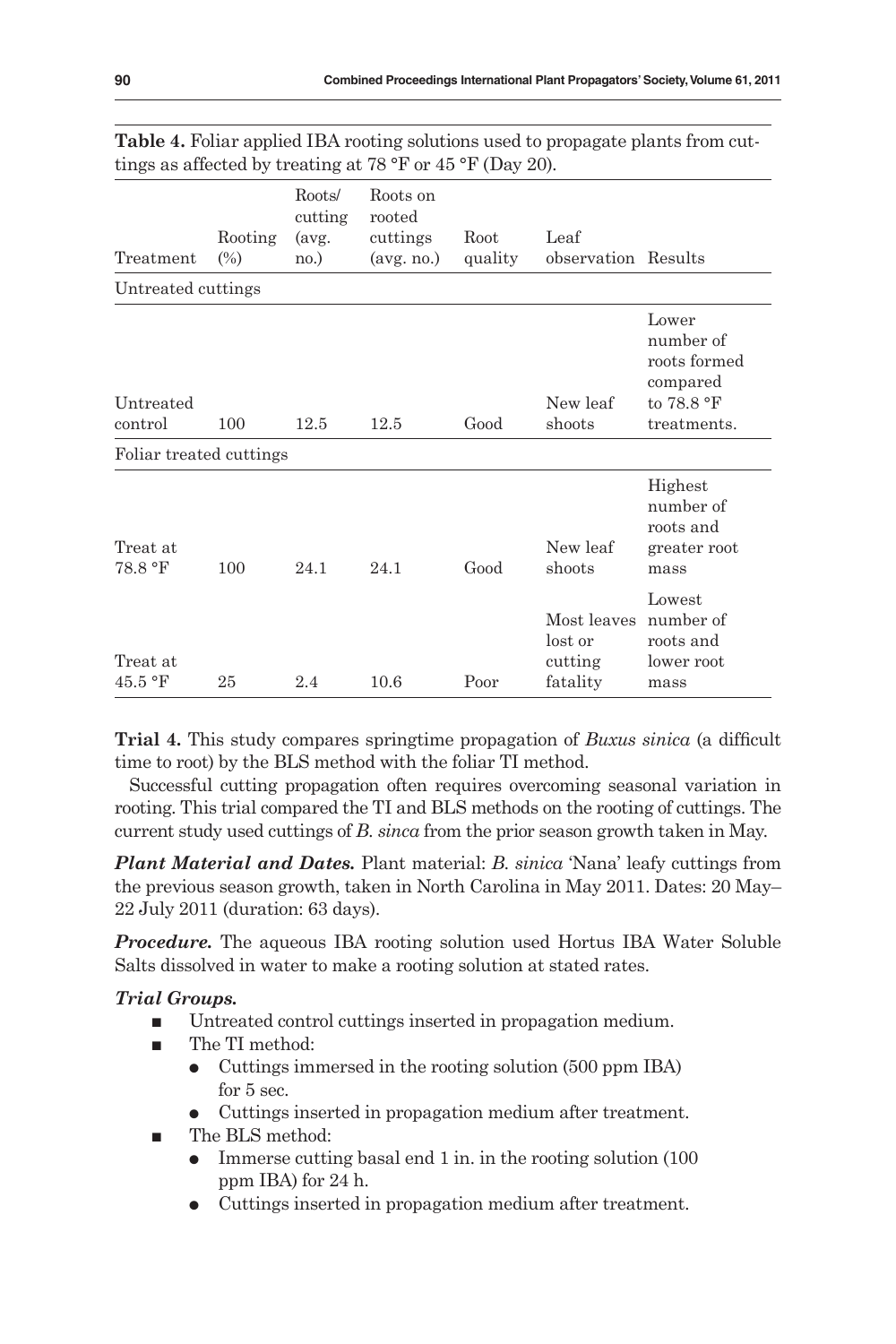*Results.* This study compares springtime propagation by the BLS method with the foliar TI method (Table 5) (Fig. 3). On the basal-long-soak cuttings root formation started after 5 weeks. Up till about 7 weeks, all lots had no leaf loss. At 7 weeks root formation started on the TI treatment and control cuttings. After 7 weeks some leaves on the rooted cuttings started to decay possibly from high humidity. Unable to selectively reduce humidity, the cuttings were pulled on the 8th week.



**Figure 3.** Propagation results of *Buxus sinica* 'Nana' cuttings comparing foliar application by the total immerse method with basal application by the basal-long-soak method

## **RECOMMENDATIONS**

#### **For Foliar Application.**

- Apply aqueous IBA rooting solutions to propagate leafy cuttings during the growing season.
- Apply aqueous IBA rooting solutions to cuttings close to the time of sticking in the propagation medium because cuttings treated several days after sticking have reduced adventitious root formation.
- There is no benefit to adding a wetting agent to aqueous IBA foliar applied rooting solutions.
- Do not use alcohol in IBA rooting solutions. It contributes to cutting death.
- Do foliar apply aqueous IBA rooting solutions at nominal room temperatures (such as 78 °F).
- Do not foliar apply aqueous IBA rooting solutions to treat cuttings at a cold temperature (such as 45 °F).

**For Hard-to-Root Cuttings.** Woody plant cuttings from the prior year growth, taken in early spring may be difficult to root. Also many other types of plants there may be seasonal variations in the ability to form roots, even when applying rooting hormones.

 Do use the BLS method as an effective way to stimulate root formation on hard-to-root cutting even at non-ideal rooting times.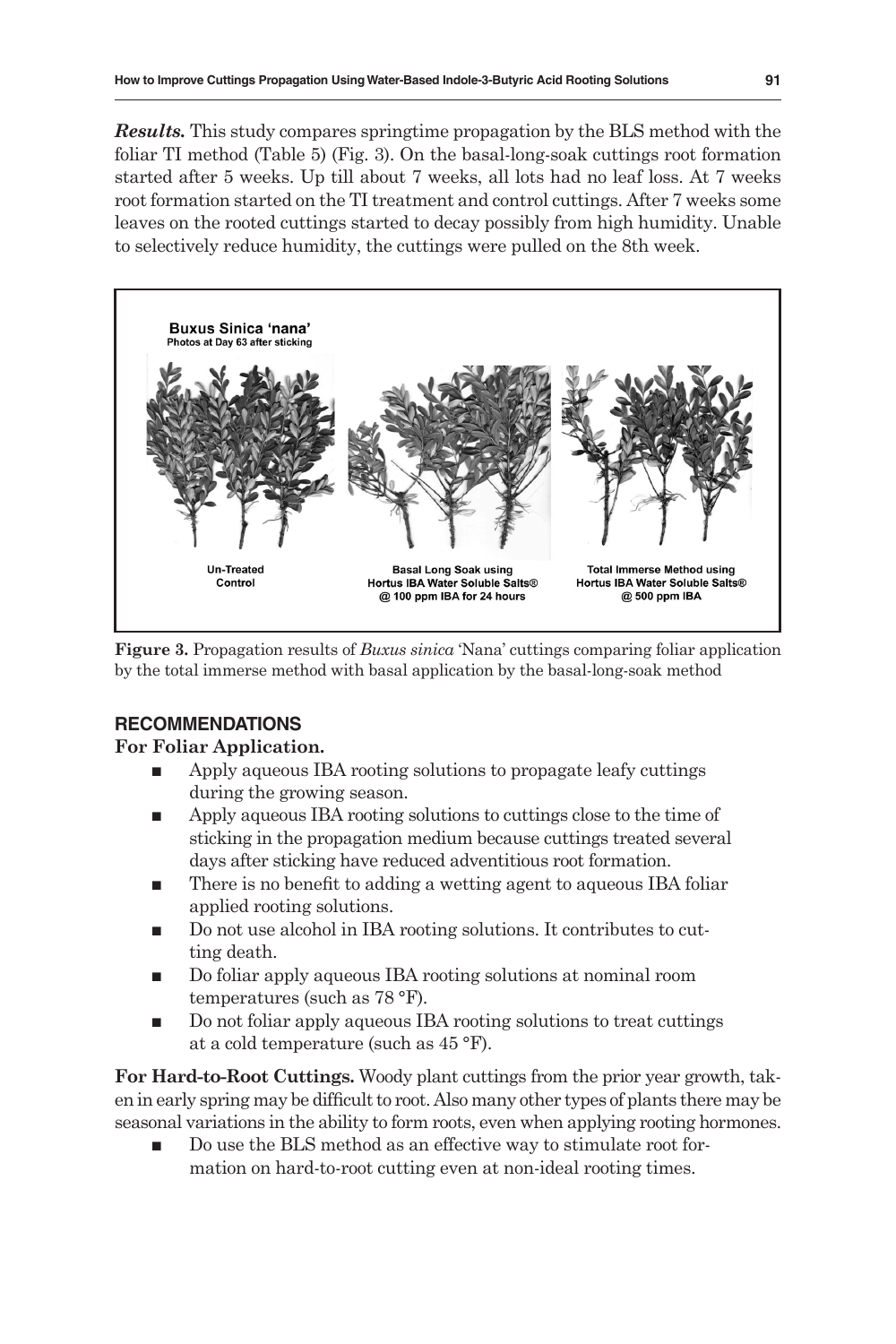| $1110011001101 = 1111000$                                                                        |                |                                              |                         |                                                                                                                                                                                                            |
|--------------------------------------------------------------------------------------------------|----------------|----------------------------------------------|-------------------------|------------------------------------------------------------------------------------------------------------------------------------------------------------------------------------------------------------|
| Treatment                                                                                        | Rooting $(\%)$ | Roots on<br>rooted<br>cuttings<br>(avg. no.) | Root quality            | Results                                                                                                                                                                                                    |
|                                                                                                  |                |                                              | Untreated cuttings      |                                                                                                                                                                                                            |
| Untreated<br>control                                                                             | 40             | 4.0                                          | Fair                    | Lowest number of roots<br>on rooted cuttings. Lowest<br>number of cutting rooted.<br>No significant difference<br>compared to foliar treated<br>cuttings                                                   |
|                                                                                                  |                |                                              | Foliar treated cuttings |                                                                                                                                                                                                            |
|                                                                                                  |                |                                              |                         |                                                                                                                                                                                                            |
| Aqueous<br><b>IBA</b> rooting<br>solution using<br><b>Total Immerse</b><br>Method                | 80             | 5.25                                         | Fair                    | Second highest number of<br>roots on rooted cuttings.<br>Same number of cutting<br>rooted compared to Basal<br>Long Soak Method<br>No significant difference<br>compared to un-treated<br>control cuttings |
|                                                                                                  |                |                                              | Basal treated cuttings  |                                                                                                                                                                                                            |
| Aqueous<br><b>IBA</b> rooting<br>solution using<br><b>Basal</b> Long<br>Soak Method<br>for $24h$ | 80             | 14.9                                         | Good                    | Highest number of roots.<br>Same number of cutting<br>rooted compared to Total<br>Immerse Method.                                                                                                          |

**Table 5.** Propagation results of cuttings of *Buxus sinica* 'Nana' taken in early May from prior year growth using aqueous IBA rooting solution treatments. Trials comparing foliar application by the total immerse method with basal application by the basal-long-soak method for 24 h (Day 63).

#### **LITERATURE CITED**

- **Davies, F.T.** 1978. A histological and physiological analysis of adventitious root formation in juvenile and mature cuttings of *Ficus pumila*. PhD Thesis. University of Florida.
- **Davies, F.T.** University of Texas, Dept. of Horticulture, College Station, TX 77843.
- **Davies, F.T.,** and **J.N. Joiner.** 1980. Growth regulator effects on adventitious root formation in leaf-bud cuttings of juvenile and mature *Ficus pumila*. J. Amer. Soci. Hort. Sci.. 105(1):91–95.
- **Davies, F.T., J.E. Lazarte,** and **J N. Joiner.** 1982. Initiation and development of roots in juvenile and mature *Ficus pumila* cuttings. Amer. J. Bot. 69(5):804–11.
- **Davies, F.T.** 1984. Shoot RNA, cambrial activity and indolebutyric acid effectively in seasonal rooting of juvenile and mature *Ficus pumila* cuttings. Physiol. Plant. 62:571–575.
- **Drahn, S.** 2007. Auxin application via foliar sprays. Comb. Proc. Intl. Plant Prop. Soc. 57:274–277.
- **Kroin, J.** 1992. Advances using Indole-3-butyric acid (IBA) dissolved in water for rooting cuttings, transplanting and grafting. Comb. Proc. Intl. Plant Prop. Soc. 42:489–492.
- **Kroin, J.** 2008. Propagate plants from cuttings using dry-dip rooting powders and water based rooting solutions. Comb. Proc. Intl. Plant Prop. Soc. 58:360–372.